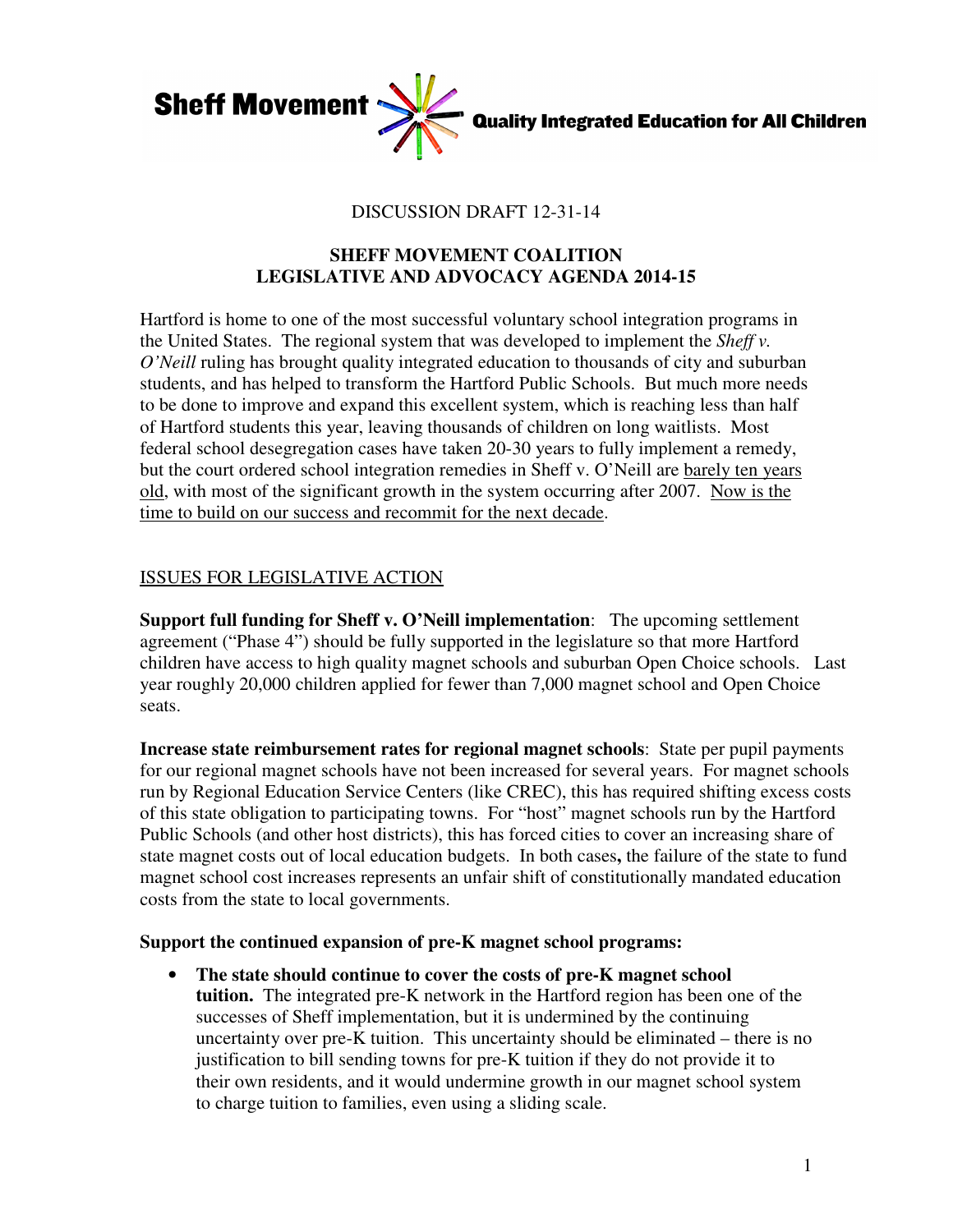• **The state should provide pre-K magnet transportation to low income Hartford families.** Currently city children attending pre-K magnet classes outside the city receive free transportation, but there is no transportation provided for Hartford children attending magnet school pre-K programs inside the city. The state's failure to provide transportation effectively excludes the 35% of Hartford families who do not have a car from participating in pre-K magnet programs within the city of Hartford.

**Support the State Board of Education recommendation to lift the "moratorium" on interdistrict magnet school development outside of the Hartford region**: At the height of the state's fiscal crisis in 2009, the legislature passed a temporary moratorium on development of interdistrict magnet schools *outside* of the Hartford area. The SBOE has proposed to lift the moratorium and begin funding new magnet schools, which would bring quality, integrated education to more children in other segregated school districts.

**Support the continued expansion of Open Choice:** Increase the per student tuition for districts enrolling more than 6% Open Choice students to \$9,000 and provide school infrastructure incentives.

# ISSUES FOR ADMINISTRATIVE ACTION (CT Department of Education, RSCO, and Department of Housing)

**Expand and enhance Open Choice:** The suburban Open Choice program is playing an important supporting role in the regional integration system – but some suburban school boards are not participating fully. It is time for the state to become much more aggressive in its demands for fair participation by all suburban districts. We are all part of this region, and every school district needs to do its fair share.

At the same, the state and local districts need to create a supportive environment in suburban districts to ensure that Hartford students succeed. The state and local districts should create Open Choice liaison positions, and fully fund teacher training programs focused on cultural proficiency skills. Local districts should be accountable for performance and retention of their Hartford resident students.

**Improve rates of inclusion in regional magnet schools:** Each regional magnet school should be reviewed to ensure that its Hartford resident student population reasonably reflects the income and special needs profile of Hartford students overall; to the extent that it does not, remedial steps should be put in place to improve rates of access by low income families, English language learners and children with special needs. Such steps may include affirmative recruitment efforts by HPS and community partners, and better weighting of the magnet school lottery.

**Balance Hartford and suburban enrollment in the regional magnet schools:** The state should strive to maintain a roughly equal balance of Hartford and suburban students in each interdistrict magnet school. This balance has worked well in the past, but needs to monitored. In some of the magnet schools, there is now pressure to exceed  $50\%$ Hartford enrollment, which runs the risk of undermining the positive economic diversity that helps make these schools successful. At the same time, some other magnet schools have substantially fewer than 50% of their seats filled with Hartford students – and these schools should do a better job of marketing so that more Hartford children can benefit.